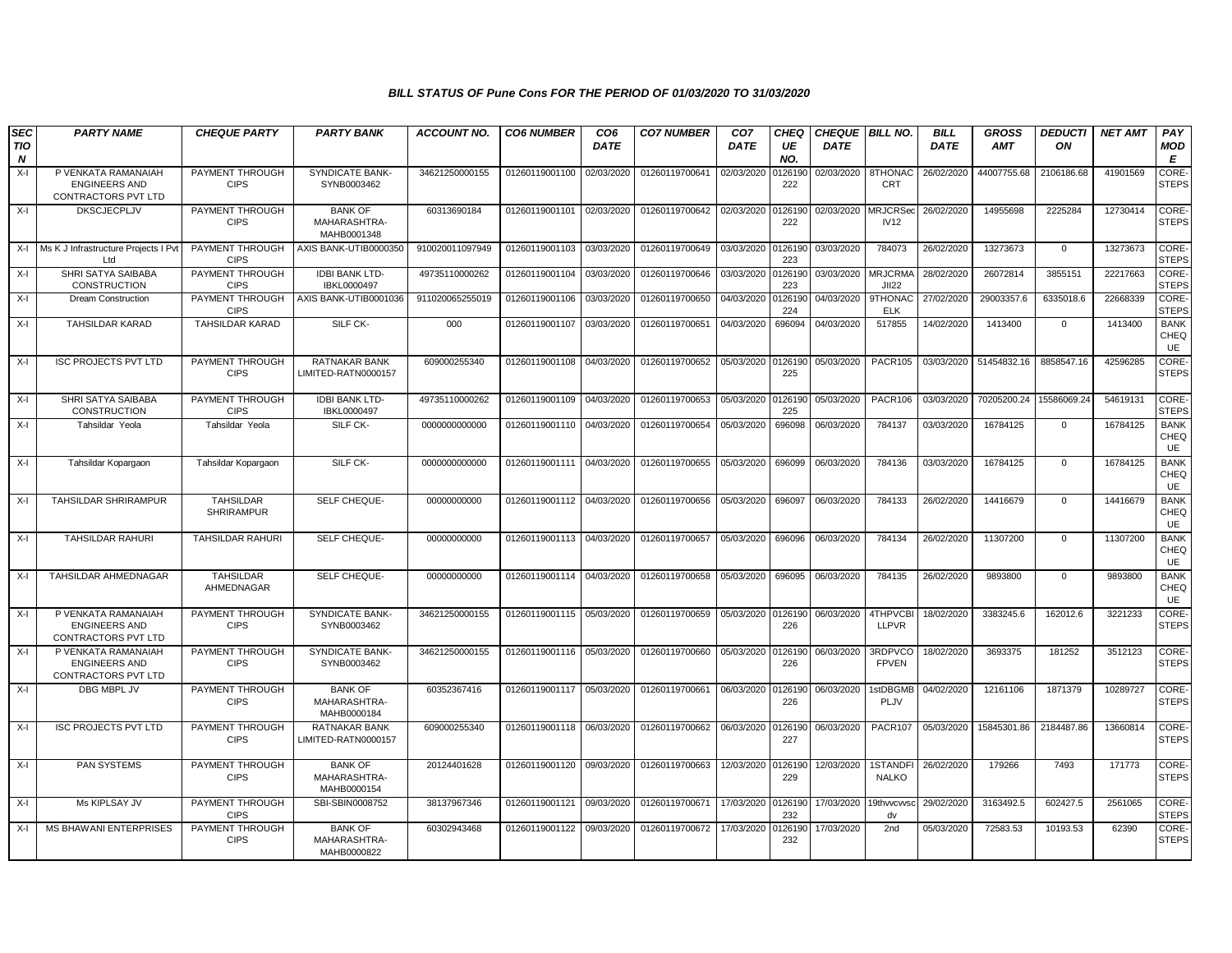| <b>SEC</b>              | <b>PARTY NAME</b>                                                     | <b>CHEQUE PARTY</b>            | <b>PARTY BANK</b>                                       | <b>ACCOUNT NO.</b> | <b>CO6 NUMBER</b>         | CO <sub>6</sub> | <b>CO7 NUMBER</b>         | CO <sub>7</sub>    | CHEQ           | <b>CHEQUE BILL NO.</b> |                                 | <b>BILL</b> | <b>GROSS</b>             | <b>DEDUCTI</b> | <b>NET AMT</b> | PAY                   |
|-------------------------|-----------------------------------------------------------------------|--------------------------------|---------------------------------------------------------|--------------------|---------------------------|-----------------|---------------------------|--------------------|----------------|------------------------|---------------------------------|-------------|--------------------------|----------------|----------------|-----------------------|
| TIO<br>$\boldsymbol{N}$ |                                                                       |                                |                                                         |                    |                           | <b>DATE</b>     |                           | <b>DATE</b>        | UE<br>NO.      | <b>DATE</b>            |                                 | <b>DATE</b> | <b>AMT</b>               | ON             |                | MOD<br>E              |
| X-I                     | SHELKE CONSTRUCTION AND<br>SAHYADRI CONSTRUCTION<br><b>COMPANY JV</b> | PAYMENT THROUGH<br><b>CIPS</b> | KARNATAKA BANK LTD-<br>KARB0000607                      | 6072000100200101   | 01260119001123            | 12/03/2020      | 01260119700673            | 17/03/2020         | 0126190<br>232 | 17/03/2020             | 1stpvc                          | 06/03/2020  | 14516850.88              | 694835.88      | 13822015       | CORE-<br><b>STEPS</b> |
| $X-I$                   | SHRADDHA INFRA PROJECTS<br>NIRMAN PVT LTD                             | PAYMENT THROUGH<br><b>CIPS</b> | SBI-SBIN0001110                                         | 30916233353        | 01260119001124            | 12/03/2020      | 01260119700664            | 12/03/2020         | 0126190<br>229 | 12/03/2020             | PACR108                         | 09/03/2020  | 6507283.52               | 1175442.52     | 5331841        | CORE-<br><b>STEPS</b> |
| X-I                     | <b>M/S DREAM CONSTRUCTION</b>                                         | PAYMENT THROUGH<br><b>CIPS</b> | AXIS BANK-UTIB0001036                                   | 911020065255019    | 01260119001125            | 12/03/2020      | 01260119700665            | 12/03/2020         | 0126190<br>229 | 12/03/2020             | 2ndandfina<br>pvc               | 25/02/2020  | 2789269.28               | 133587.28      | 2655682        | CORE-<br><b>STEPS</b> |
| X-I                     | RAVI B JANTE                                                          | PAYMENT THROUGH<br><b>CIPS</b> | <b>IDBI BANK LTD-</b><br>IBKL0000102                    | 0102102000013217   | 01260119001128            | 12/03/2020      | 01260119700666            | 12/03/2020         | 0126190<br>229 | 12/03/2020             | 9thhh                           | 23/02/2020  | 588611                   | 17198          | 571413         | CORE-<br><b>STEPS</b> |
| $X-I$                   | K K VIDYUT AHMEDNAGAR                                                 | PAYMENT THROUGH<br><b>CIPS</b> | STATE BANK OF INDIA-<br>SBIN0014794                     | 34800415775        | 01260119001129            | 12/03/2020      | 01260119700667            | 12/03/2020         | 012619<br>229  | 12/03/2020             | 18THACBI<br><b>KL</b>           | 21/01/2020  | 2386877.84               | 137706.84      | 2249171        | CORE-<br><b>STEPS</b> |
| $X-I$                   | M/s. Shri Venkateshwara<br>Infrastructure(JV)                         | PAYMENT THROUGH<br><b>CIPS</b> | SOLAPUR JANATA<br>SAHAKARI BANK<br>LIMITED-SJSB0000022  | 5870221000001671   | 01260119001130            | 12/03/2020      | 01260119700668            | 12/03/2020         | 0126190<br>229 | 12/03/2020             | <b>7THONAC</b><br><b>BLKOKL</b> | 07/03/2020  | 47660247                 | 1566079        | 46094168       | CORE-<br><b>STEPS</b> |
|                         | X-I KAULGUD CONSTRUCTION PVT<br>LTD                                   | PAYMENT THROUGH<br><b>CIPS</b> | UNION BANK OF INDIA-<br>UBIN0547000                     | 470001010021034    | 01260119001132            | 13/03/2020      | 01260119700669            | 16/03/2020         | 012619<br>231  | 16/03/2020             | 518074                          | 28/02/2020  | 75000                    | $\mathbf 0$    | 75000          | CORE-<br><b>STEPS</b> |
| $X-I$                   | DK UB JECPL JV                                                        | PAYMENT THROUGH<br><b>CIPS</b> | NAGAR URBAN CO<br><b>OPERATIVE BANK-</b><br>NUCB0000133 | 1033014001080      | 01260119001134            | 17/03/2020      | 01260119700670            | 17/03/2020         | 0126190<br>232 | 17/03/2020 MRJCRSeo    | IIIO9                           | 14/03/2020  | 23831186                 | 3523712        | 20307474       | CORE-<br><b>STEPS</b> |
| $X-I$                   | MS LEENA ARNOO JV                                                     | PAYMENT THROUGH<br><b>CIPS</b> | <b>ICICI BANK LIMITED-</b><br>ICIC0003764               | 777705362160       | 01260119001139            | 17/03/2020      | 01260119700674            | 18/03/2020         | 0126190<br>233 | 18/03/2020             | 5th                             | 11/03/2020  | 24596283.58              | 4108419.58     | 20487864       | CORE-<br><b>STEPS</b> |
| $X-I$                   | <b>ISC PROJECTS PVT LTD</b>                                           | PAYMENT THROUGH<br><b>CIPS</b> | <b>HDFC BANK LTD-</b><br>HDFC0000029                    | 50200022473770     | 01260119001140            | 18/03/2020      | 01260119700675            | 18/03/2020         | 0126190<br>233 | 18/03/2020             | <b>PACR109</b>                  | 09/03/2020  | 34572113                 | 1845780        | 32726333       | CORE-<br><b>STEPS</b> |
| $X-I$                   | M/s. Shri Satya Saibaba<br>Construction                               | PAYMENT THROUGH<br><b>CIPS</b> | <b>IDBI BANK LTD-</b><br>IBKL0000497                    | 49735110000262     | 01260119001141            | 19/03/2020      | 01260119700676            | 19/03/2020         | 0126190<br>234 | 20/03/2020             | PACR110                         | 13/03/2020  | 28028486.64              | 5063041.64     | 22965445       | CORE-<br><b>STEPS</b> |
| X-I                     | <b>DKSCJECPLJV</b>                                                    | PAYMENT THROUGH<br><b>CIPS</b> | <b>BANK OF</b><br>MAHARASHTRA-<br>MAHB0001348           | 60313690184        | 01260119001142            | 20/03/2020      | 01260119700677            | 20/03/2020         | 0126190<br>235 | 20/03/2020             | <b>MRJCSBId</b><br>gsecIV13     | 18/03/2020  | 21128170                 | 3689411        | 17438759       | CORE-<br><b>STEPS</b> |
| $X-I$                   | SONAI TARMAT JV                                                       | PAYMENT THROUGH<br><b>CIPS</b> | <b>BANK OF</b><br>MAHARASHTRA-<br>MAHB0000750           | 60328675158        | 01260119001143 20/03/2020 |                 | 01260119700678 20/03/2020 |                    | 0126190<br>235 | 20/03/2020             | 5thABCDE                        | 06/03/2020  | 135618743                | 39849039       | 95769704       | CORE-<br><b>STEPS</b> |
| $X-I$                   | <b>SONAI TARMAT JV</b>                                                | PAYMENT THROUGH<br><b>CIPS</b> | <b>BANK OF</b><br>MAHARASHTRA-<br>MAHB0000750           | 60328675158        | 01260119001144            | 20/03/2020      | 01260119700684            | 27/03/2020 0126190 | 237            | 27/03/2020             | 6thABCDE<br>E                   | 19/03/2020  | 111153708                | 53131627       | 58022081       | CORE-<br><b>STEPS</b> |
| X-I                     | Yashanand Infra Pvt Ltd                                               | PAYMENT THROUGH<br><b>CIPS</b> | ORIENTAL BANK OF<br>COMMERCE-<br>ORBC0100986            | 09864015003264     | 01260119001145            | 20/03/2020      | 01260119700679            | 20/03/2020         | 0126190<br>235 | 20/03/2020             | <b>MRJRCamp</b><br>Office18     | 09/03/2020  | 2305622                  | 110440         | 2195182        | CORE-<br><b>STEPS</b> |
| $X-I$                   | <b>ISC PROJECTS PVT LTD</b>                                           | PAYMENT THROUGH<br><b>CIPS</b> | <b>HDFC BANK LTD-</b><br>HDFC0000029                    | 50200022473770     | 01260119001147            | 20/03/2020      | 01260119700680            | 20/03/2020         | 0126190<br>235 | 20/03/2020             | <b>PACR111</b>                  | 19/03/2020  | 127143384.9              | 23348263.9     | 103795121      | CORE-<br><b>STEPS</b> |
| $X-I$                   | DKSCJECPLJV                                                           | PAYMENT THROUGH<br><b>CIPS</b> | <b>BANK OF</b><br>MAHARASHTRA-<br>MAHB0001348           | 60313690184        | 01260119001149            | 23/03/2020      | 01260119700681            | 23/03/2020         | 0126190<br>236 | 23/03/2020 MRJCRSed    | <b>IVPVC</b>                    | 20/03/2020  | 3417406.7                | 163647.7       | 3253759        | CORE-<br><b>STEPS</b> |
| X-I                     | <b>Bhawani Enterprises (Tours</b><br>Travels)                         | PAYMENT THROUGH<br><b>CIPS</b> | <b>BANK OF</b><br>MAHARASHTRA-<br>MAHB0000822           | 60302943468        | 01260119001150            | 23/03/2020      | 01260119700682            | 23/03/2020         | 0126190<br>236 | 23/03/2020             | <b>MRJCRHIR</b><br>ING12        | 09/03/2020  | 216373                   | 8549           | 207824         | CORE-<br><b>STEPS</b> |
| $X-I$                   | MSKEL TARMAT JV                                                       | PAYMENT THROUGH<br><b>CIPS</b> | <b>BANK OF</b><br>MAHARASHTRA-<br>MAHB0000750           | 60256578460        | 01260119001152            | 23/03/2020      | 01260119700683            | 23/03/2020         | 0126190<br>236 | 23/03/2020             | <b>MRJCRSed</b><br>IV12         | 19/03/2020  | 60373686                 | 8908357        | 51465329       | CORE-<br><b>STEPS</b> |
| X-I                     | DK UB JECPL JV                                                        | PAYMENT THROUGH<br><b>CIPS</b> | NAGAR URBAN CO<br><b>OPERATIVE BANK-</b><br>NUCB0000133 | 1033014001080      | 01260119001153 23/03/2020 |                 | 01260119700685            | 27/03/2020         | 0126190<br>237 | 27/03/2020             | <b>MRJCBLD</b><br>GSecIII10     | 20/03/2020  | 15602931.76              | 5427691.76     | 10175240       | CORE-<br><b>STEPS</b> |
| $X-I$                   | SHELKE CONSTRUCTION AND<br>SAHYADRI CONSTRUCTION<br><b>COMPANY JV</b> | PAYMENT THROUGH<br><b>CIPS</b> | KARNATAKA BANK LTD-<br>KARB0000607                      | 6072000100200101   | 01260119001157            | 26/03/2020      | 01260119700686            | 27/03/2020         | 0126190<br>237 | 27/03/2020             | 7thbbddvh                       | 18/03/2020  | 110650925.28 31821142.28 |                | 78829783       | CORE-<br><b>STEPS</b> |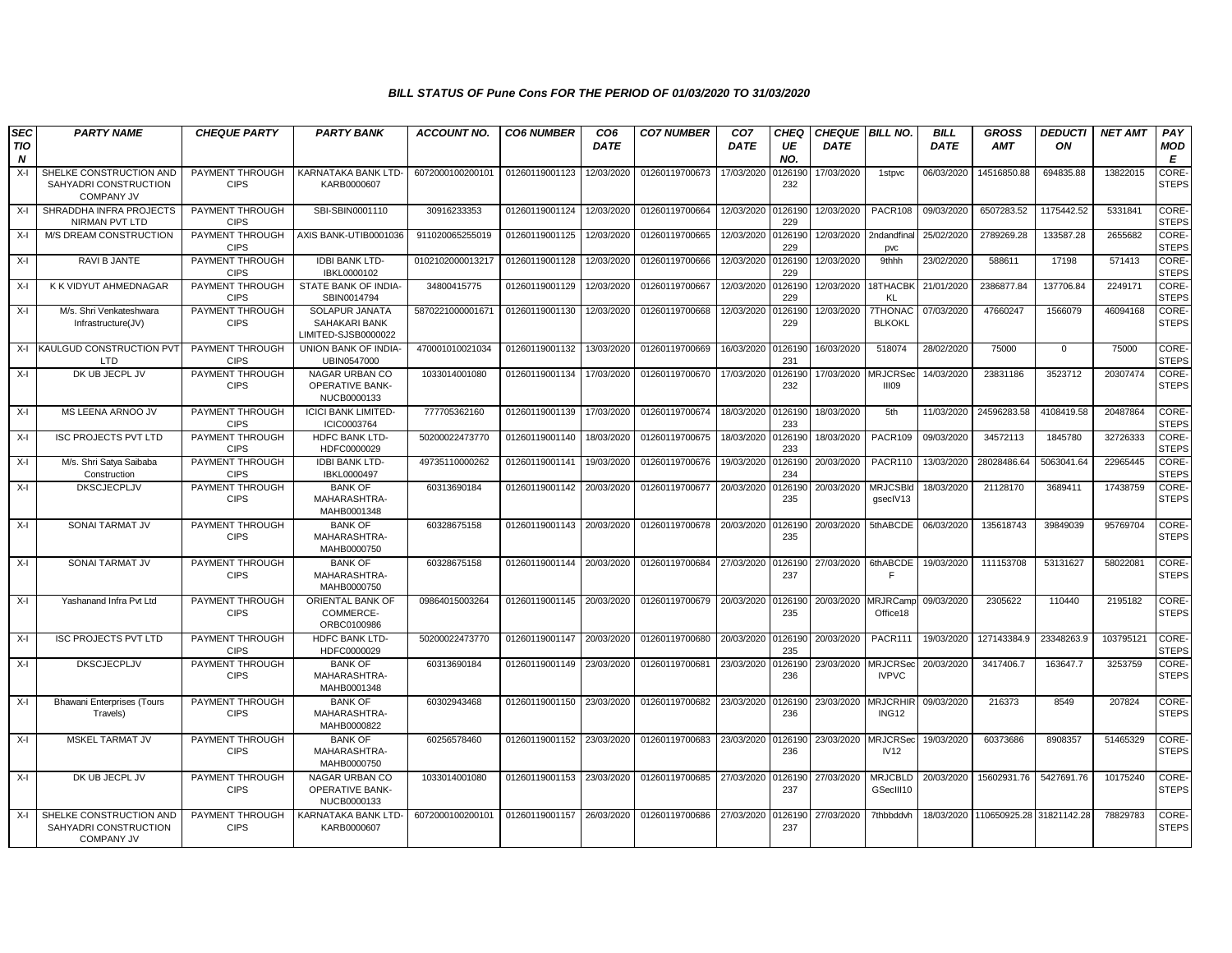| <b>SEC</b>      | <b>PARTY NAME</b>                                                  | <b>CHEQUE PARTY</b>                   | <b>PARTY BANK</b>                                             | <b>ACCOUNT NO.</b> | <b>CO6 NUMBER</b> | CO <sub>6</sub> | <b>CO7 NUMBER</b> | CO <sub>7</sub> | CHEQ           | <b>CHEQUE BILL NO.</b> |                                  | <b>BILL</b> | <b>GROSS</b> | <b>DEDUCTI</b> | <b>NET AMT</b> | PAY                   |
|-----------------|--------------------------------------------------------------------|---------------------------------------|---------------------------------------------------------------|--------------------|-------------------|-----------------|-------------------|-----------------|----------------|------------------------|----------------------------------|-------------|--------------|----------------|----------------|-----------------------|
| <b>TIO</b><br>N |                                                                    |                                       |                                                               |                    |                   | <b>DATE</b>     |                   | <b>DATE</b>     | UE<br>NO.      | <b>DATE</b>            |                                  | <b>DATE</b> | <b>AMT</b>   | ON             |                | MOD<br>Е              |
| $X-I$           | <b>BABA PROJECTS</b>                                               | PAYMENT THROUGH<br><b>CIPS</b>        | HDFC BANK LTD-<br>HDFC0002728                                 | 27288710000010     | 01260119001158    | 26/03/2020      | 01260119700687    | 27/03/2020      | 126190<br>237  |                        | 27/03/2020 BPPL12192<br>$\Omega$ | 23/03/2020  | 21045121.31  | 5510495.31     | 15534626       | CORE-<br><b>STEPS</b> |
| X-I             | MSKEL TARMAT JV                                                    | PAYMENT THROUGH<br><b>CIPS</b>        | <b>BANK OF</b><br>MAHARASHTRA-<br>MAHB0000750                 | 60256578460        | 01260119001159    | 26/03/2020      | 01260119700688    | 27/03/2020      | 126190<br>237  | 27/03/2020 MRJCRSec    | <b>IV13</b>                      | 23/03/2020  | 18616378     | 5510171        | 13106207       | CORE-<br><b>STEPS</b> |
| X-I             | <b>LKT Engineering Consultants Ltd</b>                             | PAYMENT THROUGH<br><b>CIPS</b>        | SBI-SBIN0011567                                               | 30708507004        | 01260119001160    | 28/03/2020      | 01260119700689    | 28/03/2020      | 0126190<br>238 | 28/03/2020             | 2ndAB                            | 18/03/2020  | 659779       | 229011         | 430768         | CORE-<br><b>STEPS</b> |
| X-I             | SHREE SAI SIDDHI JV                                                | PAYMENT THROUGH<br><b>CIPS</b>        | SBI-SBIN0008784                                               | 38291479532        | 01260119001162    | 28/03/2020      | 01260119700690    | 28/03/2020      | 0126190<br>238 | 28/03/2020             | 7thABCED<br>EF                   | 26/03/2020  | 22178936     | 5497308        | 16681628       | CORE-<br><b>STEPS</b> |
| X-I             | M/s Laxmi civil Engineering<br>Services                            | PAYMENT THROUGH<br><b>CIPS</b>        | KARNATAKA BANK LTD-<br>KARB0000423                            | 423700010012580    | 01260119001163    | 28/03/2020      | 01260119700691    | 28/03/2020      | 0126190<br>238 | 28/03/2020             | <b>MRJCRSed</b><br>III18         | 23/03/2020  | 90916088     | 26317376       | 64598712       | CORE-<br><b>STEPS</b> |
| X-I             | Shankar Ramchandra Earthmovers<br>Pvt Ltd                          | PAYMENT THROUGH<br><b>CIPS</b>        | HDFC BANK LTD-<br>HDFC0000007                                 | 50200022143726     | 01260119001164    | 28/03/2020      | 01260119700692    | 28/03/2020      | 126190<br>238  | 28/03/2020             | 7thABCDE<br>FG                   | 24/03/2020  | 120663304    | 63033351       | 57629953       | CORE-<br><b>STEPS</b> |
| X-I             | <b>Antoson Electricals</b>                                         | PAYMENT THROUGH<br><b>CIPS</b>        | THE SHAMRAO VITHAL<br><b>CO-OPERATIVE BAN-</b><br>SVCB0000023 | 102320950000193    | 01260119001165    | 28/03/2020      | 01260119700693    | 28/03/2020      | 0126190<br>238 | 28/03/2020             | 202003                           | 20/03/2020  | 2072444.64   | 709263.64      | 1363181        | CORE-<br><b>STEPS</b> |
| X-I             | Ms Krishi InfratechBangalore                                       | PAYMENT THROUGH<br><b>CIPS</b>        | ANDHRA BANK-<br>ANDB0000093                                   | 009331100000353    | 01260119001166    | 28/03/2020      | 01260119700694    | 28/03/2020      | 0126190<br>238 | 28/03/2020             | 8thABCDE<br><b>FGH</b>           | 27/03/2020  | 53723433     | 21366927       | 32356506       | CORE-<br><b>STEPS</b> |
| $X-I$           | TIRUPATI BALAJI ROADLINES<br><b>INDIA</b>                          | <b>PAYMENT THROUGH</b><br><b>CIPS</b> | <b>ICICI BANK LTD-</b><br>ICIC0000231                         | 023105001498       | 01260119001167    | 28/03/2020      | 01260119700695    | 28/03/2020      | 0126190<br>238 | 28/03/2020             | 5thABCDE                         | 27/03/2020  | 4869779      | 1602490        | 3267289        | CORE-<br><b>STEPS</b> |
| X-I             | <b>GHAI ENTERPRISES</b>                                            | PAYMENT THROUGH<br><b>CIPS</b>        | PUNJAB AND SIND BANK-<br>PSIB0000324                          | 03241300032709     | 01260119001170    | 28/03/2020      | 01260119700696    | 28/03/2020      | 0126190<br>238 | 28/03/2020             | 3rdABC                           | 23/03/2020  | 1597843      | 380160         | 1217683        | CORE-<br><b>STEPS</b> |
| $X-I$           | SHRINATH CONSTRUCTION<br><b>GOREGAON</b>                           | PAYMENT THROUGH<br><b>CIPS</b>        | <b>ICICI BANK LTD-</b><br>ICIC0006415                         | 641505000073       | 01260119001171    | 28/03/2020      | 01260119700697    | 28/03/2020      | 126190<br>238  | 28/03/2020             | 202019                           | 19/03/2020  | 28644019.57  | 7643852.57     | 21000167       | CORE-<br><b>STEPS</b> |
| X-I             | DBG MBPL JV                                                        | PAYMENT THROUGH<br><b>CIPS</b>        | <b>BANK OF</b><br>MAHARASHTRA-<br>MAHB0000184                 | 60352367416        | 01260119001172    | 28/03/2020      | 01260119700698    | 28/03/2020      | 0126190<br>238 | 28/03/2020             | 2ndAB                            | 24/03/2020  | 3892555      | 1354154        | 2538401        | CORE-<br><b>STEPS</b> |
| X-I             | Ms KIPLSAY JV                                                      | PAYMENT THROUGH<br><b>CIPS</b>        | SBI-SBIN0008752                                               | 38137967346        | 01260119001173    | 28/03/2020      | 01260119700699    | 28/03/2020      | 0126190<br>238 | 28/03/2020             | 20thABCDE<br><b>FGH</b>          | 17/03/2020  | 6082565      | 2374730        | 3707835        | CORE-<br><b>STEPS</b> |
| X-I             | SONAI TARMAT JV                                                    | PAYMENT THROUGH<br><b>CIPS</b>        | <b>BANK OF</b><br>MAHARASHTRA-<br>MAHB0000750                 | 60328675158        | 01260119001174    | 28/03/2020      | 01260119700700    | 28/03/2020      | 126190<br>238  | 28/03/2020             | 1stPVC                           | 28/03/2020  | 26952752     | 809967         | 26142785       | CORE-<br><b>STEPS</b> |
| X-I             | Yashanand Infra Pvt Ltd                                            | PAYMENT THROUGH<br><b>CIPS</b>        | ORIENTAL BANK OF<br>COMMERCE-<br>ORBC0100986                  | 09864015003264     | 01260119001176    | 28/03/2020      | 01260119700701    | 28/03/2020      | 126190<br>238  | 28/03/2020             | <b>MRJRCAM</b><br>POFFICE1<br>9  | 23/03/2020  | 1085583      | 269171         | 816412         | CORE-<br><b>STEPS</b> |
| X-I             | A R RAIL VIKAS SERVICS PVT<br>LTD                                  | PAYMENT THROUGH<br><b>CIPS</b>        | <b>BANK OF BARODA-</b><br><b>BARB0JOGESH</b>                  | 09660200000502     | 01260119001177    | 28/03/2020      | 01260119700702    | 28/03/2020      | 126190<br>238  | 28/03/2020             | 311920                           | 08/07/2019  | 5053709.92   | 1202160.92     | 3851549        | CORE-<br><b>STEPS</b> |
| X-I             | PRANATHI ELECTRONICS                                               | PAYMENT THROUGH<br><b>CIPS</b>        | STATE BANK OF INDIA-<br>SBIN0020064                           | 62097985607        | 01260119001180    | 29/03/2020      | 01260119700703    | 29/03/2020      | 0126190<br>239 | 30/03/2020             | 2010/20/PE<br>$/$ GST $/2$       | 25/03/2020  | 5112700      | 1727963        | 3384737        | CORE-<br><b>STEPS</b> |
| X-I             | <b>RAHUL ENTERPRISES</b>                                           | PAYMENT THROUGH<br><b>CIPS</b>        | <b>BANK OF</b><br>MAHARASHTRA-<br>MAHB0000341                 | 20094167664        | 01260119001181    | 29/03/2020      | 01260119700705    | 30/03/2020      | 126190<br>239  | 30/03/2020             | RE/SUR/19<br>20/09               | 17/03/2020  | 12192552.96  | 3999752.96     | 8192800        | CORE-<br><b>STEPS</b> |
| X-I             | SIDDHA RAIL CONSTRUCTION                                           | PAYMENT THROUGH<br><b>CIPS</b>        | STATE BANK OF INDIA-<br>SBIN0008956                           | 38770915974        | 01260119001183    | 29/03/2020      | 01260119700706    | 30/03/2020      | 0126190<br>239 | 30/03/2020             | SRC/SUR/<br>C01/2019             | 20/03/2020  | 4973847.99   | 1687674.99     | 3286173        | CORE-<br><b>STEPS</b> |
| $X-I$           | P VENKATA RAMANAIAH<br><b>ENGINEERS AND</b><br>CONTRACTORS PVT LTD | PAYMENT THROUGH<br><b>CIPS</b>        | SYNDICATE BANK-<br>SYNB0003462                                | 34621250000155     | 01260119001184    | 29/03/2020      | 01260119700704    | 30/03/2020      | 126190<br>239  | 30/03/2020             | 8thABCDE<br><b>FGH</b>           | 28/03/2020  | 37949845     | 9451419        | 28498426       | CORE-<br><b>STEPS</b> |
| $X-I$           | MS LEENA ARNOO JV                                                  | PAYMENT THROUGH<br><b>CIPS</b>        | <b>ICICI BANK LIMITED-</b><br>ICIC0003764                     | 777705362160       | 01260119001186    | 30/03/2020      | 01260119700707    | 30/03/2020      | 0126190<br>239 | 30/03/2020             | 6th                              | 30/03/2020  | 2035267.17   | 484202.17      | 1551065        | CORE-<br><b>STEPS</b> |
| X-I             | <b>Dream Construction</b>                                          | PAYMENT THROUGH<br><b>CIPS</b>        | AXIS BANK-UTIB0001036                                         | 911020065255019    | 01260119001187    | 30/03/2020      | 01260119700708    | 30/03/2020      | 126190<br>239  | 30/03/2020             | 10thABCDE<br><b>FGHIJ</b>        | 30/03/2020  | 12531864     | 5579663        | 6952201        | CORE-<br><b>STEPS</b> |
| X-I             | NRK MBPL DBG JV                                                    | PAYMENT THROUGH<br><b>CIPS</b>        | <b>BANK OF</b><br>MAHARASHTRA-<br>MAHB0000184                 | 60345895515        | 01260119001188    | 30/03/2020      | 01260119700709    | 30/03/2020      | 126190<br>239  | 30/03/2020             | MRJTwork<br>NRK <sub>13</sub>    | 27/03/2020  | 5783906.87   | 2411159.87     | 3372747        | CORE-<br><b>STEPS</b> |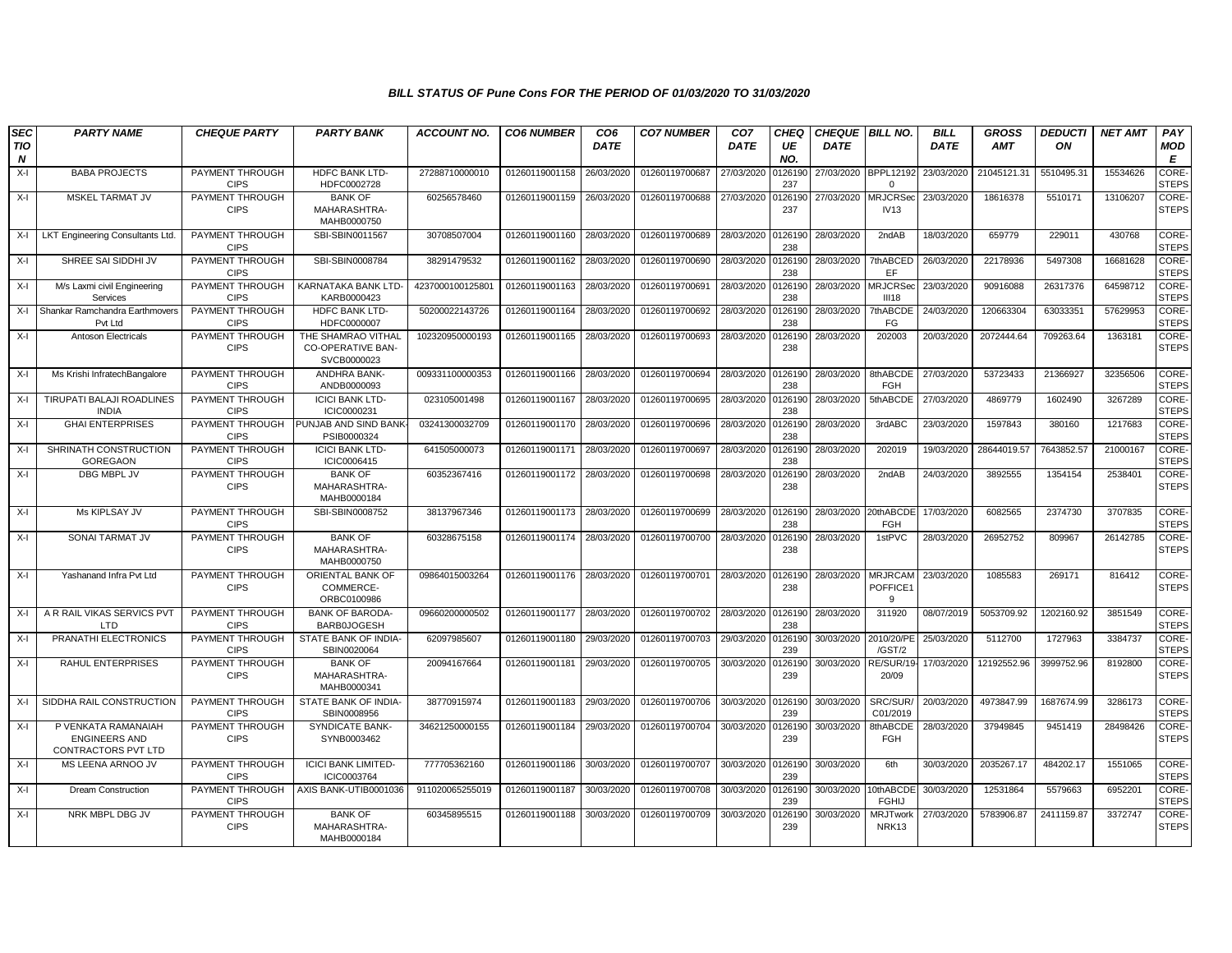| <b>SEC</b>      | <b>PARTY NAME</b>                                                        | <b>CHEQUE PARTY</b>                    | <b>PARTY BANK</b>                                   | <b>ACCOUNT NO.</b> | <b>CO6 NUMBER</b> | CO <sub>6</sub> | <b>CO7 NUMBER</b>         | CO <sub>7</sub> | CHEQ           | <b>CHEQUE BILL NO.</b> |                           | <b>BILL</b> | <b>GROSS</b> | <b>DEDUCTI</b> | <b>NET AMT</b> | <b>PAY</b>                   |
|-----------------|--------------------------------------------------------------------------|----------------------------------------|-----------------------------------------------------|--------------------|-------------------|-----------------|---------------------------|-----------------|----------------|------------------------|---------------------------|-------------|--------------|----------------|----------------|------------------------------|
| <b>TIO</b><br>N |                                                                          |                                        |                                                     |                    |                   | <b>DATE</b>     |                           | <b>DATE</b>     | UE<br>NO.      | <b>DATE</b>            |                           | <b>DATE</b> | AMT          | OΝ             |                | <b>MOD</b><br>Е              |
| $X-I$           | P VENKATA RAMANAIAH<br><b>ENGINEERS AND</b><br>CONTRACTORS PVT LTD       | PAYMENT THROUGH<br><b>CIPS</b>         | SYNDICATE BANK-<br>SYNB0003462                      | 34621250000155     | 01260119001189    | 30/03/2020      | 01260119700710            | 30/03/2020      | 0126190<br>239 | 30/03/2020             | 8thPVRAB<br><b>CDEFGH</b> | 28/03/2020  | 34052471     | 26020034       | 8032437        | <b>CORE</b><br><b>STEPS</b>  |
| $X-I$           | P VENKATA RAMANAIAH<br><b>ENGINEERS AND</b><br>CONTRACTORS PVT LTD       | PAYMENT THROUGH<br><b>CIPS</b>         | SYNDICATE BANK-<br>SYNB0003462                      | 34621250000155     | 01260119001190    | 30/03/2020      | 01260119700711            | 30/03/2020      | 0126190<br>239 | 30/03/2020             | 9thPVRAB<br>CDEFGHJ       | 28/03/2020  | 17521281     | 11268536       | 6252745        | CORE<br><b>STEPS</b>         |
| X-I             | SHRI SATYA SAIBABA<br><b>CONSTRUCTION</b>                                | PAYMENT THROUGH<br><b>CIPS</b>         | <b>IDBI BANK LTD-</b><br>IBKL0000497                | 49735110000262     | 01260119001191    | 30/03/2020      | 01260119700712            | 30/03/2020      | 0126190<br>239 | 30/03/2020             | MRJCmajo<br>secII23       | 27/03/2020  | 22097697     | 7686942        | 14410755       | CORE-<br><b>STEPS</b>        |
| $X-I$           | SHELKE CONSTRUCTION                                                      | PAYMENT THROUGH<br><b>CIPS</b>         | <b>BANK OF INDIA-</b><br>BKID0000505                | 050530110000015    | 01260119001192    | 30/03/2020      | 01260119700713            | 30/03/2020      | 0126190<br>239 | 30/03/2020             | 1stA                      | 27/03/2020  | 7752795.68   | 2619838.68     | 5132957        | <b>CORE</b><br><b>STEPS</b>  |
| $X-I$           | <b>MSNR NR JV</b>                                                        | PAYMENT THROUGH<br><b>CIPS</b>         | ANDHRA BANK-<br>ANDB0000093                         | 009311100004836    | 01260119001196    | 31/03/2020      | 01260119700714            | 31/03/2020      | 0126190<br>240 | 31/03/2020             | 7thMSNRN<br><b>RJV</b>    | 30/03/2020  | 18662592     | 6492016        | 12170576       | CORE-<br><b>STEPS</b>        |
| $X-I$           | Ms A G Construction                                                      | PAYMENT THROUGH<br><b>CIPS</b>         | <b>BANK OF</b><br>MAHARASHTRA-<br>MAHB0000032       | 60036219479        | 01260119001197    | 31/03/2020      | 01260119700715            | 31/03/2020      | 0126190<br>240 | 31/03/2020             | 10thAGC/<br>GC            | 30/03/2020  | 13675640     | 3389705        | 10285935       | CORE-<br><b>STEPS</b>        |
| $X-I$           | S A YADAV                                                                | PAYMENT THROUGH<br><b>CIPS</b>         | SBI-SBIN0008752                                     | 30514097201        | 01260119001198    | 31/03/2020      | 01260119700716            | 31/03/2020      | 0126190<br>240 | 31/03/2020             | 11thSAYS/<br>$\mathsf{v}$ | 31/01/2020  | 27158428     | 6731511        | 20426917       | CORE-<br><b>STEPS</b>        |
| $X-I$           | SARJE AUTOMOBILES                                                        | PAYMENT THROUGH<br><b>CIPS</b>         | <b>BANK OF</b><br>MAHARASHTRA-<br>MAHB0001612       | 60131359757        | 01260119001199    | 31/03/2020      | 01260119700717            | 31/03/2020      | 0126190<br>240 | 31/03/2020             | 03                        | 10/01/2020  | 147418       | 38079          | 109339         | CORE-<br><b>STEPS</b>        |
| $X-I$           | SHRI SATYA SAIBABA<br><b>CONSTRUCTION</b>                                | PAYMENT THROUGH<br><b>CIPS</b>         | <b>IDBI BANK LTD-</b><br>IBKL0000497                | 49735110000262     | 01260119001200    | 31/03/2020      | 01260119700718 31/03/2020 |                 | 0126190<br>240 | 31/03/2020             | PACR114                   | 30/03/2020  | 44135540.58  | 11476511.58    | 32659029       | <b>CORE</b><br><b>STEPS</b>  |
| X-I             | <b>ISC PROJECTS PVT LTD</b>                                              | PAYMENT THROUGH<br><b>CIPS</b>         | HDFC BANK LTD-<br>HDFC0000029                       | 50200022473770     | 01260119001201    | 31/03/2020      | 01260119700719            | 31/03/2020      | 0126190<br>240 | 31/03/2020             | PACR113                   | 30/03/2020  | 47779673.52  | 13065592.52    | 34714081       | CORE-<br><b>STEPS</b>        |
| $X-H$           | Dy CE/C/PA                                                               | STATE BANK OF INDIA<br>(IMPREST)       | SBI-SBIN0000454                                     | 33698738969        | 01260219000608    | 02/03/2020      | 01260219700340            | 02/03/2020      | 696091         | 02/03/2020             | 12                        | 20/11/2019  | 13644        | $\Omega$       | 13644          | <b>IMP</b>                   |
| $X-II$          | Malati Travels                                                           | PAYMENT THROUGH<br><b>CIPS</b>         | <b>BANK OF</b><br>MAHARASHTRA-<br>MAHB0000321       | 60108630842        | 01260219000609    | 03/03/2020      | 01260219700344            | 05/03/2020      | 0126190<br>225 | 05/03/2020             | 11928                     | 26/02/2020  | 14999.99     | .99            | 14999          | CORE-<br><b>STEPS</b>        |
| $X-H$           | SR AFA/C/PA                                                              | PAYMENT THROUGH<br><b>CIPS</b>         | SBI BANK-SBIN0IMPRST                                | 120006746799       | 01260219000610    | 03/03/2020      | 01260219700343            | 03/03/2020      | 012619<br>223  | 03/03/2020             | 248927                    | 03/03/2020  | 4856         | $\mathbf{0}$   | 4856           | CORE-<br><b>STEPS</b>        |
| $X-II$          | PARAMOUNT ELECTRICALS                                                    | PAYMENT THROUGH<br><b>CIPS</b>         | <b>INDIAN OVERSEAS</b><br>BANK-IOBA0002106          | 21060200090027     | 0126021900061     | 04/03/2020      | 01260219700345            | 05/03/2020      | 012619<br>226  | 06/03/2020             | $\overline{1}$            | 27/02/2020  | 41860        | $\mathbf 0$    | 41860          | CORE-<br><b>STEPS</b>        |
| $X-H$           | DSTE/C/PA                                                                | STATE BANK OF INDIA<br>(IMPREST)       | SBI-SBIN0000454                                     | 33698738969        | 01260219000612    | 05/03/2020      | 01260219700346            | 06/03/2020      | 696102         | 12/03/2020             | 022020                    | 05/03/2020  | 2748         | $\mathbf{0}$   | 2748           | IMP                          |
| $X-II$          | Reliance jio Infocomm Ltd                                                | PAYMENT THROUGH<br><b>CIPS</b>         | <b>TANDARD CHARTERED</b><br><b>BANK-SCBL0036084</b> | RJIO900630022468   | 01260219000613    | 06/03/2020      | 01260219700347            | 12/03/2020      | 0126190<br>229 | 12/03/2020             | 524000058<br>970          | 01/03/2020  | 4251.54      | .54            | 4251           | CORE-<br><b>STEPS</b>        |
| $X-H$           | Y V MANE CONSTRUCTIONS<br>PRIVATE LIMITED                                | PAYMENT THROUGH<br><b>CIPS</b>         | <b>HDFC BANK LTD-</b><br>HDFC0000007                | 50200025788708     | 01260219000614    | 09/03/2020      | 01260219700348            | 12/03/2020      | 0126190<br>229 | 12/03/2020             | 784072                    | 14/02/2020  | 901000       | $\mathbf{0}$   | 901000         | <b>CORE-</b><br><b>STEPS</b> |
| $X-II$          | Divisional Cashier(Const)C.Rly<br>Pune                                   | Divisional<br>Cashier(Const)C.Rly Pune | SELF CHEQUE-                                        | $\Omega$           | 01260219000615    | 11/03/2020      | 01260219700351            | 12/03/2020      | 696101         | 12/03/2020             | 784138                    | 09/03/2020  | 400000       | $\Omega$       | 400000         | <b>BANK</b><br>CHEQ<br>UE    |
| $X-H$           | <b>ACHAL ENTERPRISES</b>                                                 | PAYMENT THROUGH<br><b>CIPS</b>         | UNION BANK OF INDIA-<br>UBIN0534986                 | 349801010035924    | 01260219000617    | 11/03/2020      | 01260219700353            | 16/03/2020      | 0126190<br>231 | 16/03/2020             | 209711                    | 08/06/2019  | 31720        | $\mathbf 0$    | 31720          | CORE-<br><b>STEPS</b>        |
| $X-H$           | AMRUT ANIL JOSHI                                                         | PAYMENT THROUGH<br><b>CIPS</b>         | KOTAK MAHINDRA BANK<br>KKBK0000957                  | 1711235002         | 01260219000618    | 12/03/2020      | 01260219700349            | 12/03/2020      | 0126190<br>229 | 12/03/2020             | 518076                    | 10/03/2020  | 15000        | $\mathbf 0$    | 15000          | CORE-<br><b>STEPS</b>        |
| X-II            | SR AFA/C/PA                                                              | PAYMENT THROUGH<br><b>CIPS</b>         | SBI BANK-SBIN0IMPRST                                | 120006746799       | 01260219000619    | 12/03/2020      | 01260219700350            | 12/03/2020      | 0126190<br>229 | 12/03/2020             | 227                       | 11/03/2020  | 4829         | $\mathbf 0$    | 4829           | CORE-<br><b>STEPS</b>        |
| $X-H$           | INDUSTRIAL X RAY AND ALLIED<br>RADIOGRAPHERS I PVT.LTD.<br><b>MUMBAI</b> | PAYMENT THROUGH<br><b>CIPS</b>         | YES BANK LTD-<br>YESB0000010                        | 001084100000768    | 01260219000620    | 12/03/2020      | 01260219700352            | 13/03/2020      | 0126190<br>232 | 17/03/2020             | 56661                     | 07/02/2020  | 217000       | $\mathbf{0}$   | 217000         | CORE-<br><b>STEPS</b>        |
| $X-H$           | ABS ENTERPRISES-KANPUR                                                   | PAYMENT THROUGH<br><b>CIPS</b>         | <b>CENTRAL BANK OF</b><br>INDIA-CBIN0282401         | 3653407727         | 01260219000621    | 12/03/2020      | 01260219700352            | 13/03/2020      | 0126190<br>232 | 17/03/2020             | 56662                     | 07/02/2020  | 217000       | $\Omega$       | 217000         | <b>CORE-</b><br><b>STEPS</b> |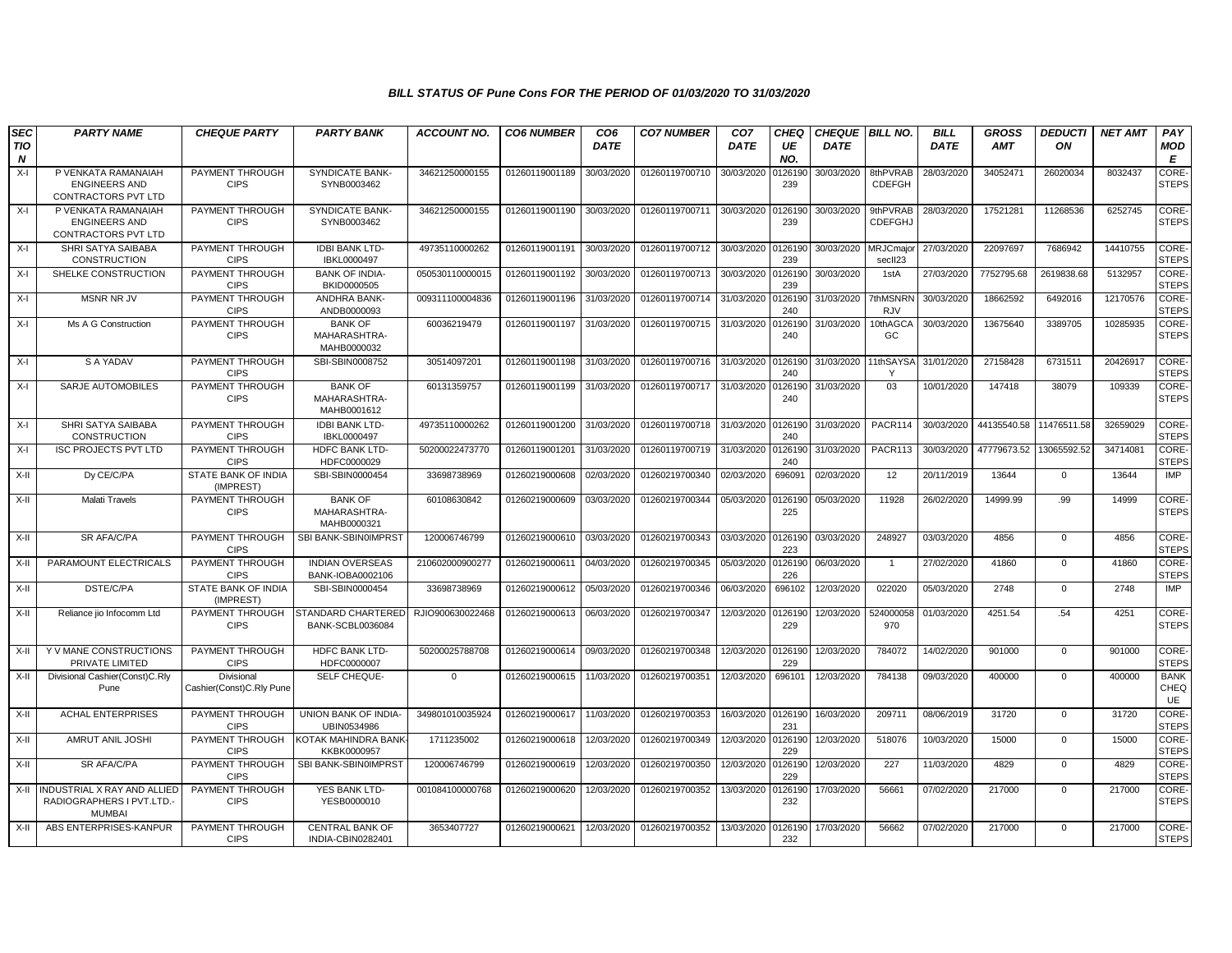| <b>SEC</b><br>TIO<br>N | <b>PARTY NAME</b>                                                   | <b>CHEQUE PARTY</b>                   | <b>PARTY BANK</b>                             | <b>ACCOUNT NO.</b> | <b>CO6 NUMBER</b> | CO <sub>6</sub><br><b>DATE</b> | <b>CO7 NUMBER</b> | CO <sub>7</sub><br><b>DATE</b> | <b>CHEQ</b><br>UE<br>NO. | <b>CHEQUE BILL NO.</b><br><b>DATE</b> |        | <b>BILL</b><br><b>DATE</b> | <b>GROSS</b><br><b>AMT</b> | <b>DEDUCTI</b><br>ON | <b>NET AMT</b> | PAY<br><b>MOD</b><br>E |
|------------------------|---------------------------------------------------------------------|---------------------------------------|-----------------------------------------------|--------------------|-------------------|--------------------------------|-------------------|--------------------------------|--------------------------|---------------------------------------|--------|----------------------------|----------------------------|----------------------|----------------|------------------------|
| $X-II$                 | M.H. KHANUSIYA-HIMATNAGAR                                           | PAYMENT THROUGH<br><b>CIPS</b>        | UNION BANK OF INDIA-<br>UBIN0531022           | 310205010080069    | 01260219000622    | 12/03/2020                     | 01260219700352    | 13/03/2020                     | 0126190<br>232           | 17/03/2020                            | 58878  | 17/02/2020                 | 1007700                    | $\mathbf 0$          | 1007700        | CORE-<br><b>STEPS</b>  |
| $X-II$                 | H. H. ENGINEERS-PUNE                                                | PAYMENT THROUGH<br><b>CIPS</b>        | PUNJAB AND SIND BANK-<br>PSIB0000324          | 03241300031696     | 01260219000623    | 12/03/2020                     | 01260219700352    | 13/03/2020                     | 0126190<br>232           | 17/03/2020                            | 58879  | 17/02/2020                 | 1007700                    | $\mathbf{0}$         | 1007700        | CORE-<br><b>STEPS</b>  |
| X-II                   | PITAMBER VENSI-JALGAON                                              | PAYMENT THROUGH<br><b>CIPS</b>        | SBI-SBIN0000335                               | 30207108076        | 01260219000624    | 12/03/2020                     | 01260219700352    | 13/03/2020                     | 0126190<br>232           | 17/03/2020                            | 58880  | 17/02/2020                 | 1007700                    | $\Omega$             | 1007700        | CORE-<br><b>STEPS</b>  |
| X-II                   | VIJAYWARGI INFRA<br>ENGINEERS PRIVATE LIMITED-<br><b>KAMPTEE</b>    | PAYMENT THROUGH<br><b>CIPS</b>        | AXIS BANK-UTIB0000048                         | 915030015113779    | 01260219000625    | 12/03/2020                     | 01260219700352    | 13/03/2020                     | 0126190<br>232           | 17/03/2020                            | 62372  | 03/03/2020                 | 770100                     | $\mathbf 0$          | 770100         | CORE-<br><b>STEPS</b>  |
| X-II                   | DY CE/C/ANG                                                         | PAYMENT THROUGH<br><b>CIPS</b>        | SBI-SBIN0000454                               | 33698738969        | 01260219000629    | 12/03/2020                     | 01260219700354    | 16/03/2020                     | 0126190<br>231           | 16/03/2020                            | 1321   | 25/01/2020                 | 14946                      | $\mathbf 0$          | 14946          | CORE-<br><b>STEPS</b>  |
| $X-II$                 | ANAND KASHINATHRAO PATIL                                            | PAYMENT THROUGH<br><b>CIPS</b>        | SBI-SBIN0003668                               | 10969498589        | 01260219000631    | 13/03/2020                     | 01260219700355    | 17/03/2020                     | 0126190<br>232           | 17/03/2020                            | 784074 | 11/03/2020                 | 65160                      | $\Omega$             | 65160          | CORE-<br><b>STEPS</b>  |
| X-II                   | Dy CE/C/PA                                                          | PAYMENT THROUGH<br><b>CIPS</b>        | SBI BANK-SBIN0IMPRST                          | 120006747553       | 01260219000634    | 16/03/2020                     | 01260219700357    | 18/03/2020                     | 0126190<br>234           | 20/03/2020                            | 6374   | 07/12/2019                 | 14709                      | $\mathbf 0$          | 14709          | CORE-<br><b>STEPS</b>  |
| $X-II$                 | S AND J BUILDCON PRIVATE<br>LIMITED-PUNE                            | PAYMENT THROUGH<br><b>CIPS</b>        | SBI-SBIN0008752                               | 35292253367        | 01260219000635    | 16/03/2020                     | 01260219700356    | 18/03/2020                     | 0126190<br>233           | 18/03/2020                            | 65004  | 16/03/2020                 | 1944200                    | $\Omega$             | 1944200        | CORE-<br><b>STEPS</b>  |
| $X-II$                 | SHRIRAM CONSTRUCTION-<br>LATUR                                      | PAYMENT THROUGH<br><b>CIPS</b>        | STATE BANK OF INDIA-<br>SBIN0015088           | 35149290065        | 01260219000636    | 16/03/2020                     | 01260219700356    | 18/03/2020                     | 0126190<br>233           | 18/03/2020                            | 65005  | 16/03/2020                 | 1944200                    | $\Omega$             | 1944200        | CORE-<br><b>STEPS</b>  |
| $X-H$                  | SAI CONSTRUCTION-<br>AHMEDNAGAR                                     | PAYMENT THROUGH<br><b>CIPS</b>        | SBI-SBIN0006040                               | 30630801524        | 01260219000637    | 16/03/2020                     | 01260219700356    | 18/03/2020                     | 0126190<br>233           | 18/03/2020                            | 65006  | 16/03/2020                 | 1944200                    | $\mathbf{0}$         | 1944200        | CORE-<br>STEPS         |
| X-II                   | T AND T INFRA LIMITED-PUNE                                          | PAYMENT THROUGH<br><b>CIPS</b>        | HDFC BANK LTD-<br>HDFC0000359                 | 03598470000347     | 01260219000638    | 16/03/2020                     | 01260219700356    | 18/03/2020                     | 0126190<br>233           | 18/03/2020                            | 65007  | 16/03/2020                 | 1944200                    | $\Omega$             | 1944200        | CORE-<br><b>STEPS</b>  |
| $X-H$                  | DK INFRASTRUCTURE PRIVATE<br>LIMITED-MUMBAI                         | <b>PAYMENT THROUGH</b><br><b>CIPS</b> | VIJAYA BANK-<br>VIJB0005100                   | 510000301000011    | 01260219000639    | 16/03/2020                     | 01260219700356    | 18/03/2020                     | 0126190<br>233           | 18/03/2020                            | 65008  | 16/03/2020                 | 1944200                    | $\mathbf 0$          | 1944200        | CORE-<br><b>STEPS</b>  |
| $X-H$                  | RIGHT CONSTRUCTION-PUNE                                             | PAYMENT THROUGH<br><b>CIPS</b>        | YES BANK LTD-<br>YESB0000341                  | 034184600000075    | 01260219000640    | 16/03/2020                     | 01260219700356    | 18/03/2020                     | 0126190<br>233           | 18/03/2020                            | 65011  | 16/03/2020                 | 1954300                    | $\Omega$             | 1954300        | CORE-<br><b>STEPS</b>  |
| $X-H$                  | SAI CONSTRUCTION-<br>AHMEDNAGAR                                     | PAYMENT THROUGH<br><b>CIPS</b>        | SBI-SBIN0006040                               | 30630801524        | 01260219000641    | 16/03/2020                     | 01260219700356    | 18/03/2020                     | 0126190<br>233           | 18/03/2020                            | 65012  | 16/03/2020                 | 1954300                    | $\Omega$             | 1954300        | CORE-<br><b>STEPS</b>  |
| X-II                   | <b>KEC INTERNATIONAL LIMITED-</b><br><b>GURGAON</b>                 | PAYMENT THROUGH<br><b>CIPS</b>        | <b>ICICI BANK LTD-</b><br>ICIC0000610         | 061005001527       | 01260219000642    | 16/03/2020                     | 01260219700356    | 18/03/2020                     | 0126190<br>233           | 18/03/2020                            | 65014  | 16/03/2020                 | 1954300                    | $\mathbf{0}$         | 1954300        | CORE-<br><b>STEPS</b>  |
| $X-H$                  | DK INFRASTRUCTURE PRIVATE<br>LIMITED-MUMBAI                         | PAYMENT THROUGH<br><b>CIPS</b>        | <b>VIJAYA BANK-</b><br>VIJB0005100            | 51000030100001     | 01260219000643    | 16/03/2020                     | 01260219700356    | 18/03/2020                     | 0126190<br>233           | 18/03/2020                            | 65015  | 16/03/2020                 | 1954300                    | $\Omega$             | 1954300        | CORE-<br><b>STEPS</b>  |
| $X-II$                 | ADSTE/C/SUR                                                         | PAYMENT THROUGH<br><b>CIPS</b>        | SBI BANK-SBIN0IMPRST                          | 120006747558       | 01260219000648    | 18/03/2020                     | 01260219700358    | 18/03/2020                     | 0126190<br>234           | 20/03/2020                            | 172    | 16/01/2020                 | 1497                       | $\mathbf 0$          | 1497           | CORE-<br><b>STEPS</b>  |
| $X-H$                  | <b>DBGUPTA RAIL INFRA LLP-</b><br><b>PUNE</b>                       | PAYMENT THROUGH<br><b>CIPS</b>        | <b>BANK OF</b><br>MAHARASHTRA-<br>MAHB0000184 | 60337856881        | 01260219000649    | 18/03/2020                     | 01260219700359    | 19/03/2020                     | 0126190<br>234           | 20/03/2020                            | 65364  | 17/03/2020                 | 1116700                    | $\mathbf{0}$         | 1116700        | CORE-<br><b>STEPS</b>  |
| $X-II$                 | MALLIKARJUN S BANKAPURE<br><b>ENGINEERS AND</b><br>CONTRACTORS-PUNE | PAYMENT THROUGH<br><b>CIPS</b>        | CANARA BANK-<br>CNRB0000259                   | 0259256005200      | 01260219000652    | 19/03/2020                     | 01260219700359    | 19/03/2020                     | 0126190<br>234           | 20/03/2020                            | 66102  | 19/03/2020                 | 641000                     | $\Omega$             | 641000         | CORE-<br><b>STEPS</b>  |
| $X-H$                  | <b>SUJOY BHOWMIK-SOLAPUR</b>                                        | PAYMENT THROUGH<br><b>CIPS</b>        | KARNATAKA BANK LTD-<br>KARB0000715            | 7157000600341601   | 01260219000653    | 19/03/2020                     | 01260219700359    | 19/03/2020 0126190             | 234                      | 20/03/2020                            | 66103  | 19/03/2020                 | 641000                     | $\Omega$             | 641000         | CORE-<br><b>STEPS</b>  |
| X-II                   | RAVI B JANTE ENGINEERS AND<br>CONTRACTORS-PUNE                      | PAYMENT THROUGH<br><b>CIPS</b>        | <b>IDBI BANK LTD-</b><br>IBKL0000102          | 0102102000013217   | 01260219000654    | 19/03/2020                     | 01260219700359    | 19/03/2020                     | 0126190<br>234           | 20/03/2020                            | 66106  | 19/03/2020                 | 641000                     | $\mathbf 0$          | 641000         | CORE-<br><b>STEPS</b>  |
| $X-H$                  | MALLIKARJUN S BANKAPURE<br><b>ENGINEERS AND</b><br>CONTRACTORS-PUNE | PAYMENT THROUGH<br><b>CIPS</b>        | CANARA BANK-<br>CNRB0000259                   | 0259256005200      | 01260219000655    | 19/03/2020                     | 01260219700359    | 19/03/2020                     | 0126190<br>234           | 20/03/2020                            | 66108  | 19/03/2020                 | 612800                     | $\mathbf 0$          | 612800         | CORE-<br><b>STEPS</b>  |
| $X-II$                 | SR AFA/C/PA                                                         | PAYMENT THROUGH<br><b>CIPS</b>        | SBI BANK-SBIN0IMPRST                          | 120006746799       | 01260219000658    | 23/03/2020                     | 01260219700360    | 23/03/2020                     | 0126190<br>236           | 23/03/2020                            | 228    | 23/03/2020                 | 4471                       | $\mathbf{0}$         | 4471           | CORE-<br><b>STEPS</b>  |
| <b>SBN</b><br>-S       | VIDHI CORPORATION-PUNE                                              | PAYMENT THROUGH<br><b>CIPS</b>        | <b>BANK OF BARODA-</b><br><b>BARB0GULTEK</b>  | 15150200001062     | 01260419000202    | 03/03/2020                     | 01260419700087    | 04/03/2020                     | 0126190<br>224           | 04/03/2020                            | VCHO52 | 18/10/2019                 | 19116                      | $\mathbf{0}$         | 19116          | CORE-<br><b>STEPS</b>  |
| <b>SBN</b><br>S        | POWER TECHNOLOGIES<br>CORPORATION-NEW DELHI                         | PAYMENT THROUGH<br><b>CIPS</b>        | <b>BANK OF INDIA-</b><br>BKID0006037          | 603720110000142    | 01260419000203    | 03/03/2020                     | 01260419700088    | 04/03/2020                     | 0126190<br>224           | 04/03/2020                            | 148    | 17/01/2020                 | 11210                      | $\Omega$             | 11210          | CORE-<br><b>STEPS</b>  |